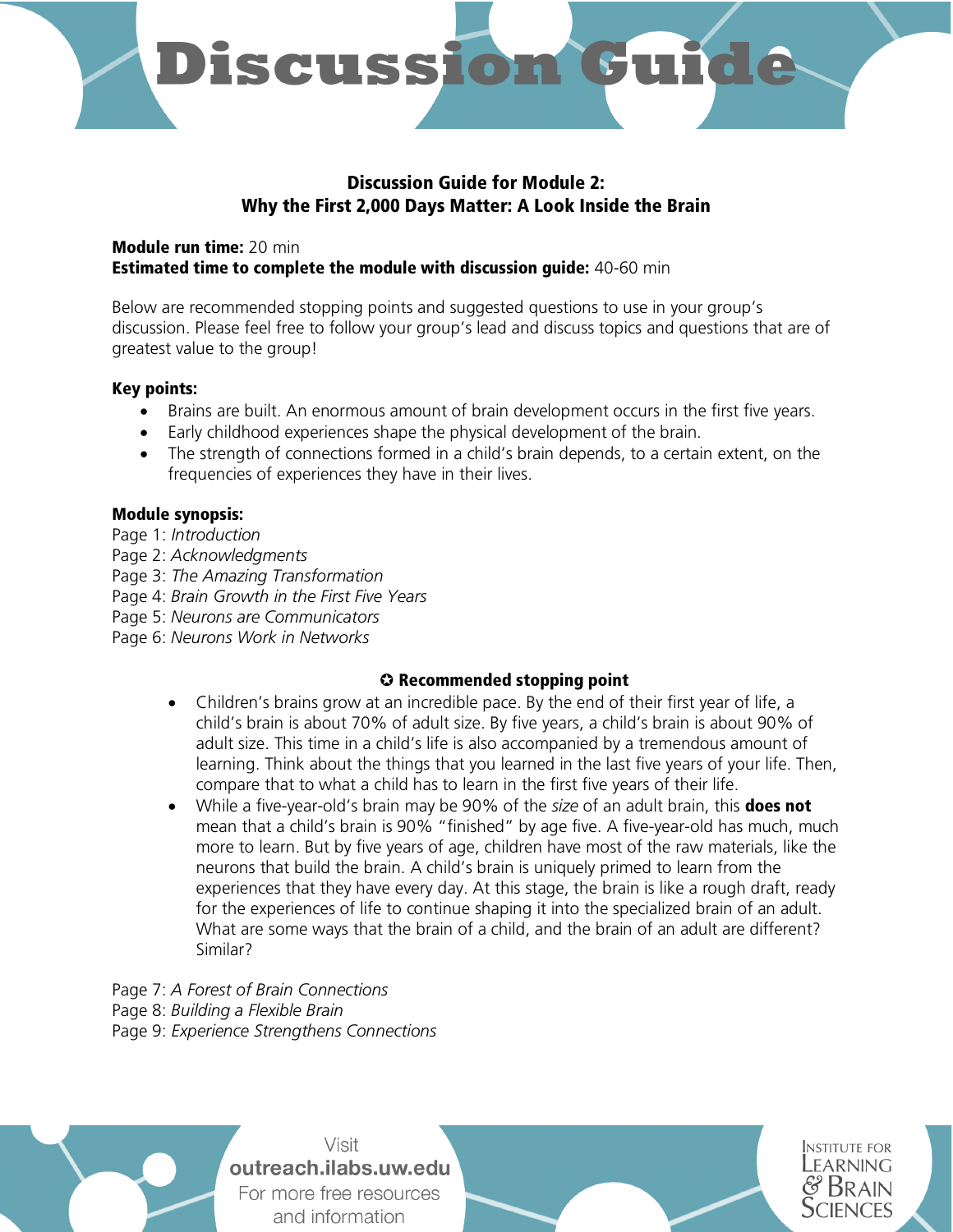# **Discussion**

#### ✪ Recommended stopping point

- Regularly repeating a task or having a frequent experience strengthens the related connections between neurons in your brain. Both good and bad experiences will
- strengthen neural connections if they happen often. With this in mind, discuss the types of experiences that you want children to have, as they build connections in their brains.
- We can strengthen connections in our brain at any point in our lives you can always learn something new! - but children are especially sensitive to experiences that help build these connections. Can you remember learning something as a child that you are still really good at (reading, riding a bicycle, playing an instrument)? Is there a similar activity that you have tried to learn as an adult? What was your experience in learning this task as an adult? How long did you have to practice the activity to feel competent?

Page 10: *The Brain Removes Unused Connections* Page 11: *A Thriving Brain*  Page 12: *Biology + Experience Build the Brain* 

#### ✪ Recommended stopping point

- At five, a child's brain has about twice as many connections between neurons as an adult's brain. Through a process called pruning, the extra, unnecessary connections are removed. Why do you think the brain "prunes"? Why do you think this is such an important and necessary process?
- Page 13: *A Window into the Developing Brain*
- Page 14: *A Window into the Developing Brain (video)*
- Page 15: *Building a Coordinated Brain (1/3)*
- Page 16: *Building a Coordinated Brain (2/3)*
- Page 17: *Building a Coordinated Brain (2/3)*

# ✪ Recommended stopping point

- Emma is about six months old in the video and as she listens to speech sounds, regions in her brain that are responsible for speech perception (hearing) are active. As she listens, what do you think might be happening in the speech production (speaking) area of her brain and the neural connections between the two regions?
- Why do you think brain regions are not completely connected or "wired" at birth?

Page 18: *Learning Happens in Relationships*

# ✪ Final discussion points

• Experiences shape the developing and growing brain of a child. Rich experiences happen in the context of relationships. Relationships grow stronger through everyday interactions, particularly through play. What ways have you found to play and interact with children that are particularly enjoyable and engaging for the child? Or for you?

> **INSTITUTE FOR** Learning

• Now that you know a bit more about how a child's brain develops, what you are interested in learning more about?

Visit outreach.ilabs.uw.edu For more free resources and information